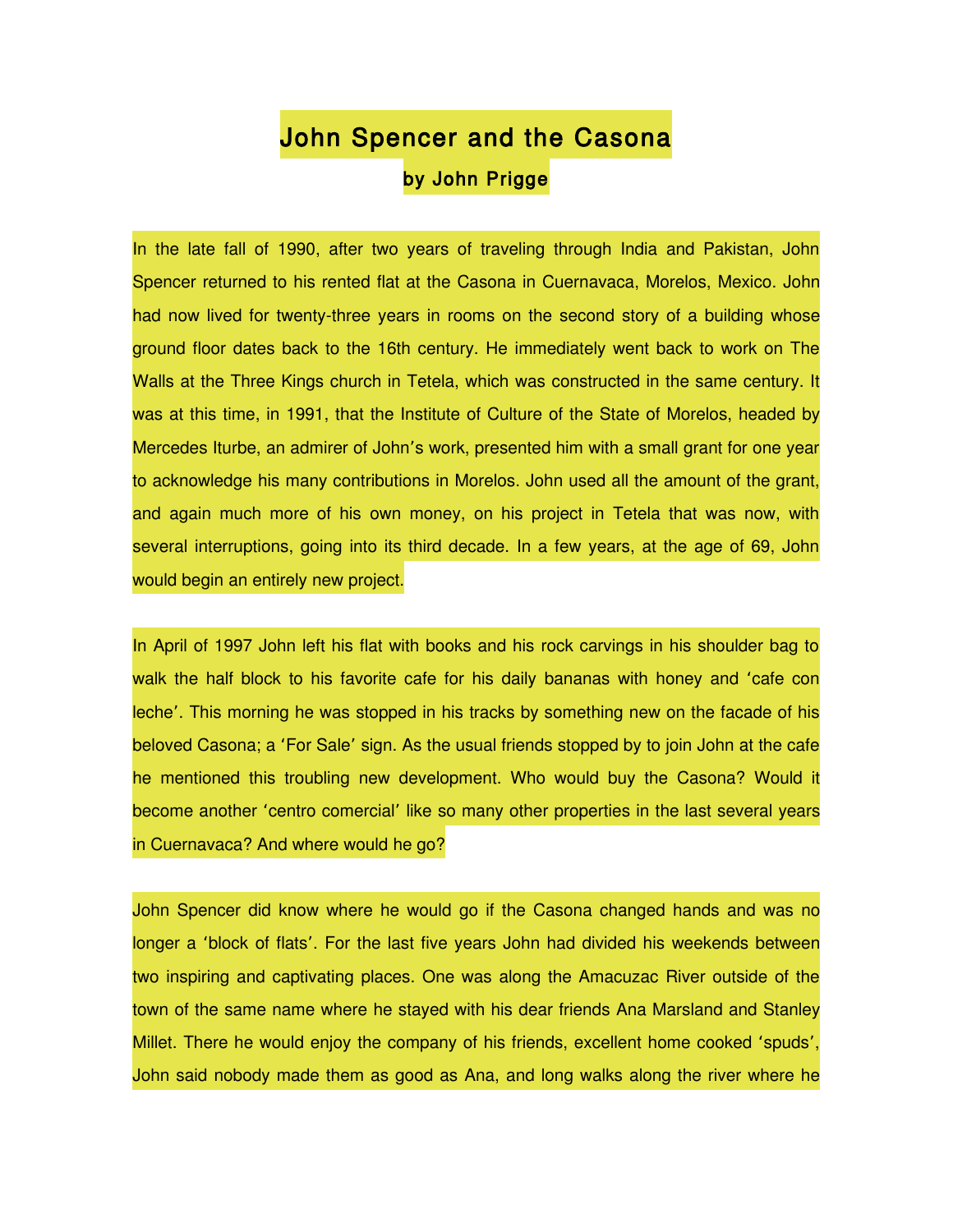collected more stones for the carvings he had been creating for thirty years, collectively called 'Sermons In Stone'. These carvings, which took enormous patience and endurance, drilling slowly with electrical grinding tools, became tigers, lions, Jonah's whale, Noah's Ark, zebras, and jaguars. The stone carvings that John didn't give away will soon be on view as part of John Spencer's collection at the Casona Museum.

The weekends that John wasn't imagining jaguars and whales in river stones along the Amacuzac he would spend in a small monk's cell at the convent in Yautepec overseen by his great friend Father Angel Sanchez. It was this one-room cell that John thought he would go to live in if he had to leave his home of half a lifetime. But he also began daydreaming about another possibility. John's late wife Elizabeth had left him a small fortune in a portfolio account in England. The only serious money John had ever spent was on his art projects. He had no idea if he had the kind of money it would take to buy the Casona, which in Spanish means the manor. The Casona stands on 1,500 square meters in downtown Cuernavaca. It faces the Cathedral and lies between the historical landmarks of the Borda Garden and the Cortez Palace. The subject of money tended to embarrass John and he wasn't sure how to approach the owner, Miguel Alatriste, who over the years had also become a friend. So he turned to another friend who, since he had originally met him in the early 1980's as the only American working in a Mexican Bank in Cuernavaca, he thought might advise him on his, to him, wild and outrageous idea of maybe buying the Casona himself.

When contacted over the phone at his residence in Mexico City regarding John's interest, the owner of the Casona Miguel Alatriste, could not take the idea seriously. That his longtime tenant and friend, who neither owned nor drove a car, had no television, stereo, or hardly any furniture, who dressed in threadbare suits and worn canvas sandals and ate in economical restaurants downtown, had the money to purchase prime real estate in downtown Cuernavaca was so strange and improbable an idea that he politely referred John and his friend to the real estate agents handling the sale. It wasn't until John Spencer had won the bidding against three other interested parties and was signing the Escrow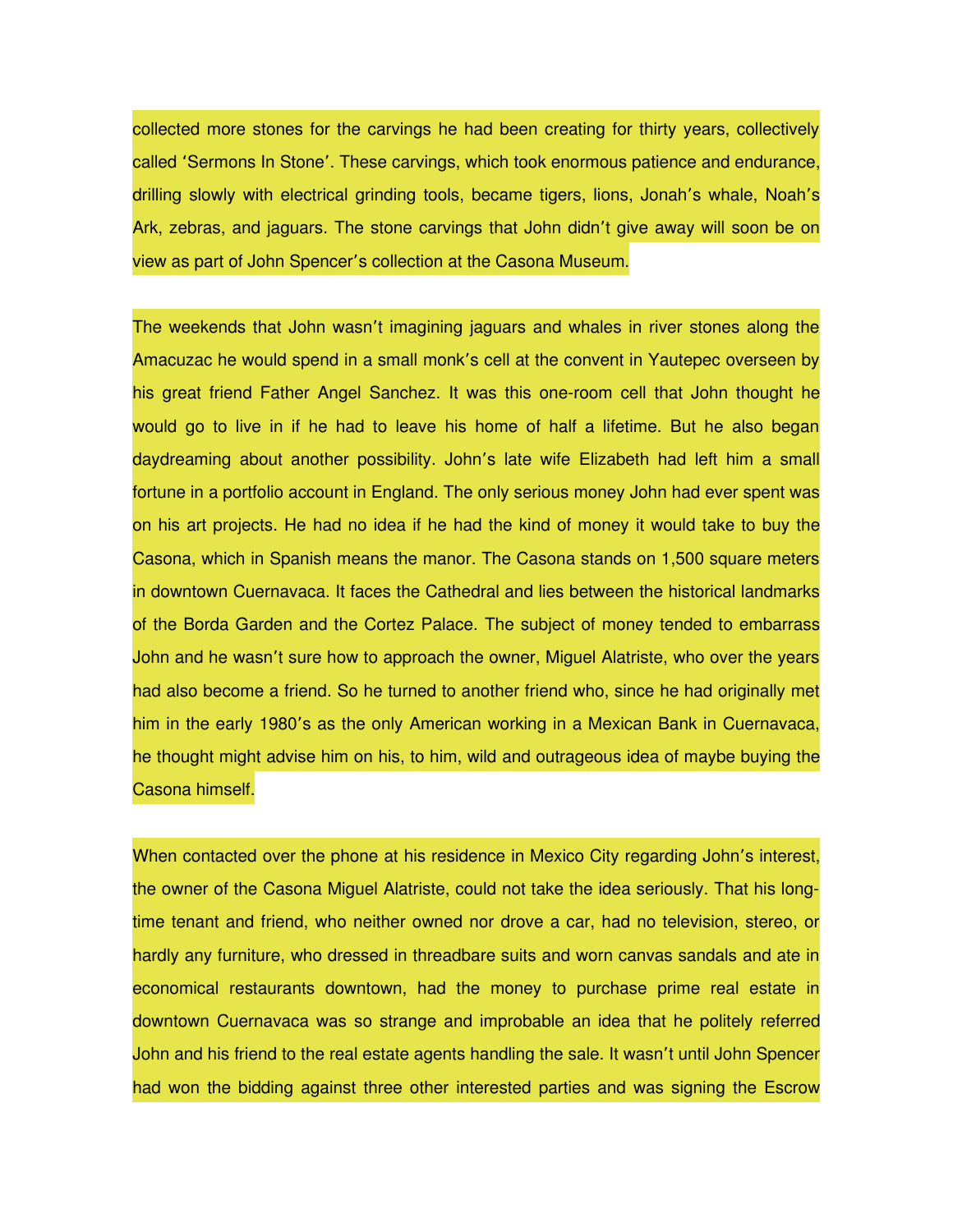papers at the notary's office less than two months later that the Alatriste family finally realized John was for real. All the sons and daughters of Miguel Alatriste, who had grown up in the Casona with John and were very fond of him, were delighted that the Casona would now go to John. But, at the actual signing of the sale one of the sons turned to John and complained bitterly that he hadn't dealt directly with the family to save the real estate agents' commission. John and his friend assured him that they had tried.

For half his life the Casona had been a shelter and nurturing nest for John Spencer's creative imagination. He had pondered and admired the impressive arched two story entrance that ran up a long hallway bordered by 4 meter thick adobe walls built in the 16th century. He had daydreamed and sketched in the garden amidst lush, tall banana plants and mango trees. He had managed a glimpse of old stone columns and capitals hidden behind the plastering and sheet metal doors of the entrance to his apartment. John Spencer had imagined almost daily the grandeur that could be the Casona if it was liberated from its modern and unsightly construction when it was converted into a block of flats by the previous owner's father in the first half of the 20th century. The senior Alatriste had apparently been so eager to finish the work that when Pre-Columbian artifacts were found on the site, he had them placed into the walls being constructed like so many bricks. Then they were plastered over. This avoided the possibility of INAH stopping the work for archaeological excavations. Several Pre-Columbian stone figures and 16th century arches, columns, and capitals were rediscovered during John Spencer's restoration project. They will be on exhibit at the Casona Museum, also.

John soon realized, to his regret, that to do justice to the Casona architecturally, historically, and aesthetically, the other nine renters would not be able to stay on. He therefore offered three months free rent and moving expenses to all. Most of the tenants were understanding and took John's generous offer. There were some difficult holdouts, but John's project encompassed the entire structure from the street level hallways and rooms leading up to the garden, to the two floors around the courtyard, and on up to the 'penthouses' on the roof, and so work was never held up. The Casona had at that time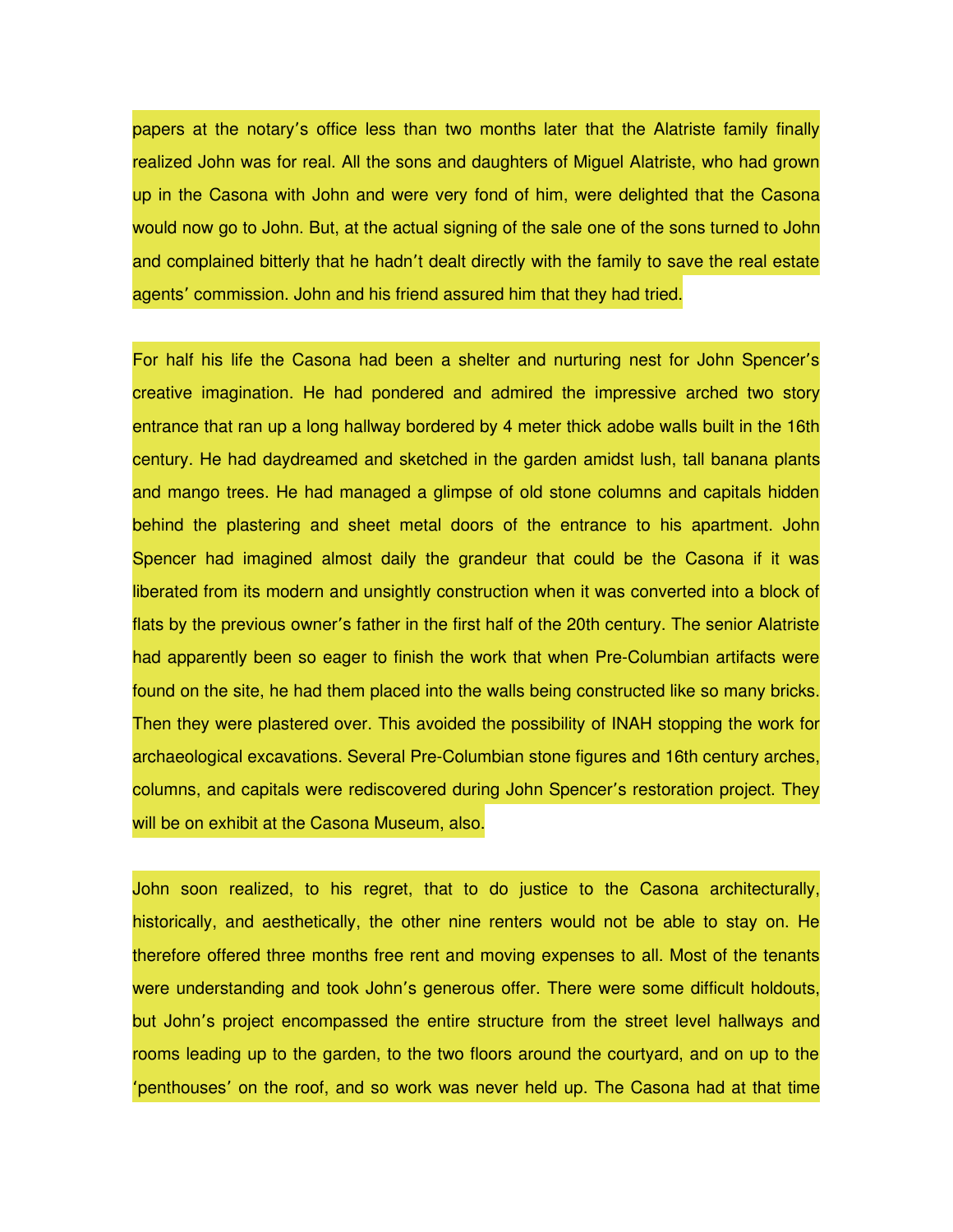2,500 square meters of construction of which over half had to go for John to realize his vision of restoring the building to its historical and architectural integrity. The first couple of years of the project were taken up by a massive demolition project and late at night John would sleep over the sound of the countless tons of rubble being hauled out during the only hours that trucks are permitted downtown. The entire restoration project was funded by John Spencer, but he did have the full support of the Public Works Department, which gave him all the necessary permits free of charge, and the permission and grateful approval of the National Institute of Anthropology and History.

By the end of the demolition phase of the project the roof of the Casona had been relieved of the 'penthouses', which were actually several squalid but very solidly built apartments, and so opened up a breathtaking view of the Cathedral and its gardens to the south and an expansive view of Cuernavaca and the countryside to the east. The garden of the Casona now covered an area four times larger than before. The stately 16th century hallways on the street level below were cleared of the many rooms that had divided them up into dark, musty rooms. Though John never counted exactly how many apartments the Casona had, he was fond of quoting Giuseppe Di Lampedusa's 'The Leopard' whose Don Fabrizio said, 'a palace of which one knew every room wasn't worth living in,' there were easily more than fifty, ranging from cramped one-room flats to large suites. The impressive and inspiring outcome of John Spencer's vision of restoring the Casona has been to give Cuernavaca some twenty different spaces for concerts, exhibitions, workshops, theater, and all types of cultural activities and presentations.

Just as in his art, John Spencer's life was full of fascinating juxtapositions. John was raised in the Church of England but converted to Catholicism in 1955. On even the hottest of days John could be seen walking about semi-tropical Cuernavaca in his threadbare suits and tie, but with canvas sandals on his feet. He often seemed distracted and selfabsorbed in his musings on art, but on a trip to England he brought back a Nantucket weather vane in the shape of a 5 foot long whale to a friend who was also fascinated by this mammal. Typically, John left the crate holding the weather vane behind at a train stop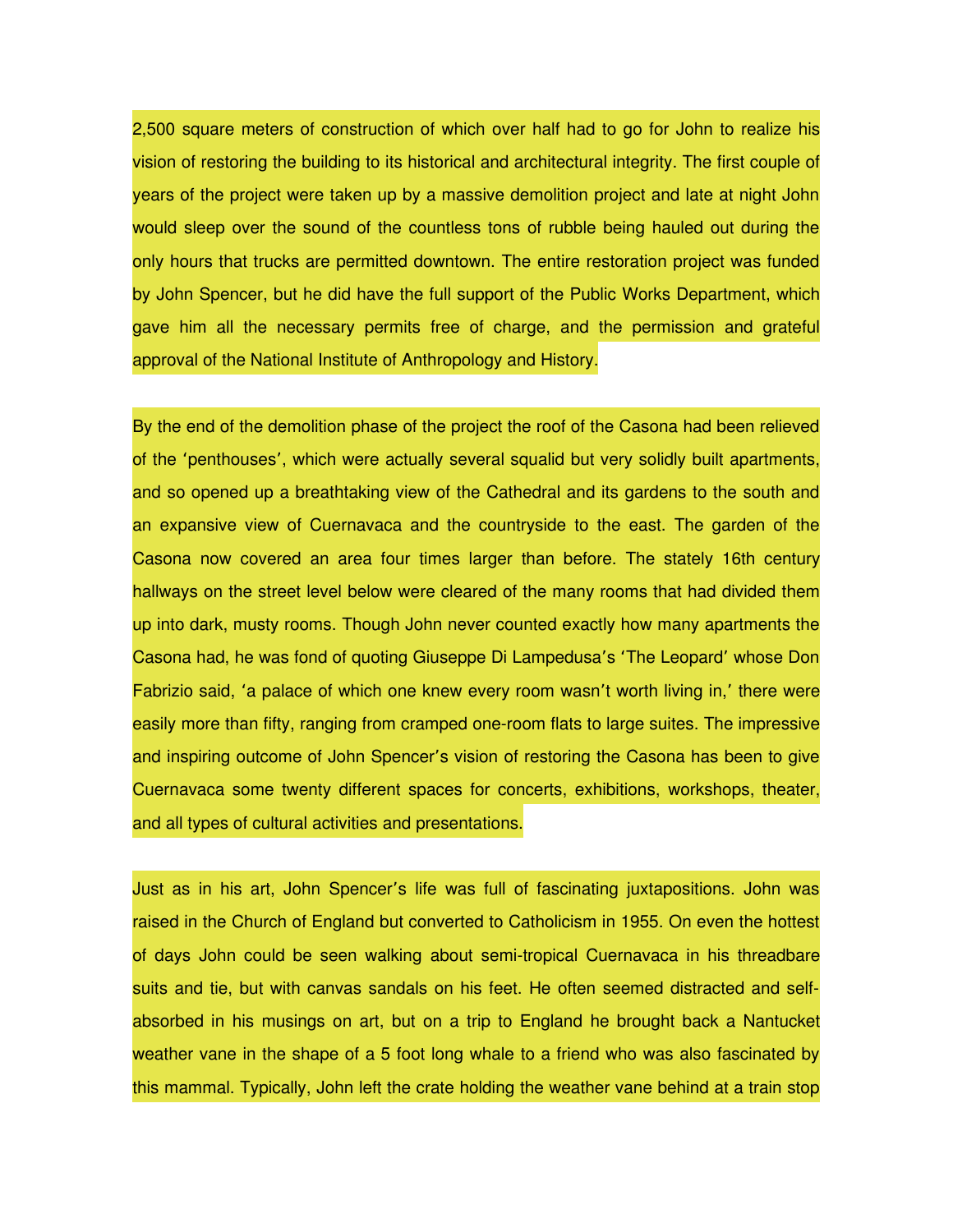in England, and had to backtrack a couple of hours where he luckily retrieved it. John could complain about the price of his coffee with milk going up 5 cents, but he spent liberally on his sculptures for many churches in the area and on his support of young artists in Cuernavaca, like his friends Cisco Jimenez and Angelina Wilimek.

John was a vegetarian who would not eat salads. His diet had everything to do with solidarity with animals and nothing to do with health. For many years John's diet consisted mainly of white bread with processed cheese, french fried potatoes, and ice cream. But John was so devoted to animals that for many years he went out late every night on the streets of Cuernavaca collecting live cockroaches for his two pet tarantulas. And he once traveled all the way to Los Angeles, California just to sit next to an acquaintance's pet tiger. John was a voracious reader and has left hundreds of volumes of books ranging on many subjects for the library of the Casona. But he could also stare for hours on end at a single picture of a butterfly in one of his many books on the insect world. John would quote from memory lines from Shakespeare, Graham Greene, Admiral Nelson, Chesterton, Nabokov, Gaston Bachelard, and Malcolm Lowry to name a few, but once, when his bank in England called to confirm personal information before sending a wire transfer, they suspected him as an imposter because he didn't answer their questions succinctly.

John Spencer lived a very austere life with few possessions and was perfectly content to picture the rest of his life in a monk's cell at the convent in Yautepec, but instead he became the owner of the Casona, whose facade takes up an entire city block in downtown Cuernavaca. After a short illness John Spencer died on March 17, 2005. John left the Casona as a privately owned and operated cultural center and museum to benefit the artistic and intellectual like of Cuernavaca. In 1999 he set up a non-profit foundation 'Museo la Casona, A.C.' to manage the project after his death. John identified strongly with the old Arab proverb 'Never finish to build thy house,' and, fittingly, the restoration was not completed at the time of his death. But John left very clear instructions with his friends in the foundation on how to complete his vision. The restoration of the Casona coalesces much of John's ideas on form and space into the architectural work itself. Soon